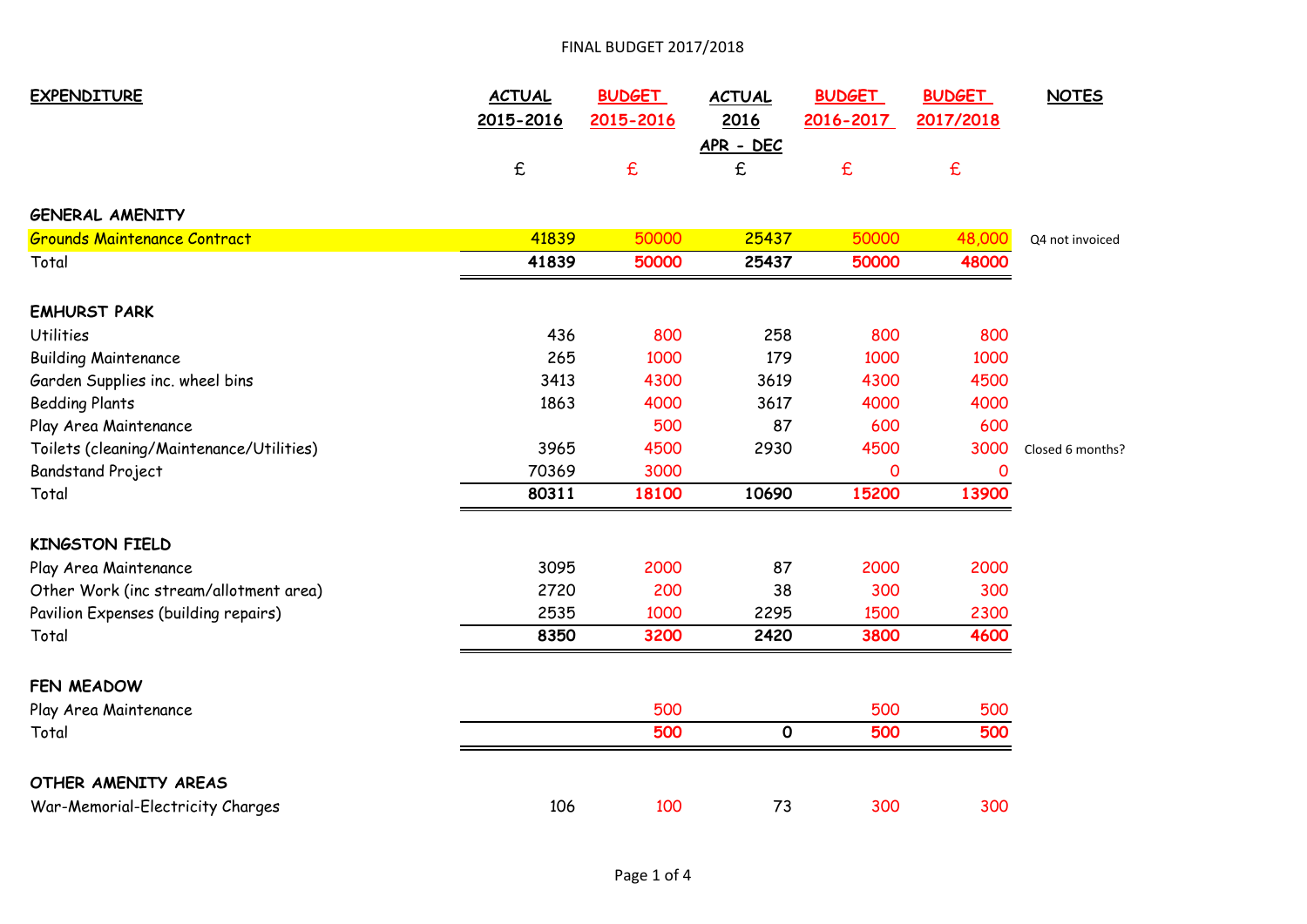## FINAL BUDGET 2017/2018

| Theatre Str. Toilets/Maintenance              | 2606  | 4500  | 3520  | 4500  | 4000   | Closed 6 months?  |
|-----------------------------------------------|-------|-------|-------|-------|--------|-------------------|
| <b>Allotment Expenses</b>                     | 114   | 100   | 149   | 100   | 100    |                   |
| Total                                         | 2826  | 4700  | 3742  | 4900  | 4400   |                   |
| SHIRE HALL                                    |       |       |       |       |        |                   |
| Rates                                         | 759   | 800   | 765   | 850   | 850    |                   |
| <b>Utilities</b>                              | 2823  | 4200  | 1596  | 4200  | 3500   |                   |
| Repairs/Maintenance (day to day)              | 3757  | 3500  | 2846  | 3500  | 3500   |                   |
| Telephone, including Internet lines/Mobiles   | 1328  | 1500  | 1192  | 2800  | 3000   |                   |
| Cleaning                                      | 1640  | 1000  | 1436  | 1500  | 1700   |                   |
| Xmas trees - putting up/taking down           | 741   | 500   | 1260  | 600   | 1300   | New installer     |
| Total                                         | 11048 | 11500 | 9095  | 13450 | 13850  |                   |
| <b>ORGANISATION</b>                           |       |       |       |       |        |                   |
| Salaries (+ On-costs)                         | 90221 | 83331 | 74212 | 85000 | 125843 | Confidential      |
| Mayors Expenses                               | 1500  | 1500  | 616   | 1500  | 1500   |                   |
| Mayors Receptions/Civic Tea                   | 2374  | 2000  | 2471  | 2000  | 2000   | JS-2015/16        |
| Deputy Mayors Expenses                        | 0     | 100   | O     | 100   | 100    |                   |
| Hospitality (other at SH)                     | 584   | 300   | 254   | 300   | 300    |                   |
| <b>Stationery &amp; Printing</b>              | 830   | 1000  | 1053  | 1500  | 1400   |                   |
| Computer Maintenance Contract                 | 1977  | 3000  | 1813  | 3500  | 3500   |                   |
| Training (Staff)                              | 1071  | 800   | 1031  | 1000  | 1250   |                   |
| Training (Councillors) + Expenses             | 210   | 1000  |       | 1000  | 1000   |                   |
| Photocopier Costs                             | 1053  | 1300  | 903   | 1300  | 1300   |                   |
| Mayors printing, photocopying & postage costs | 152   | 380   | 63    | 350   | 200    | JS-2015/16        |
| Postage (General)                             | 311   | 300   | 137   | 330   | 300    |                   |
| Wedding Expenses (Caretaker/Adverts)          | 720   | 1000  | 766   | 1000  | 1000   |                   |
| Legionella Inspections                        | 1576  | 2500  | 2446  | 2500  | 3500   | Whisstocks        |
| Handyman Contract                             | 5031  | 6000  | 2868  | 6000  | 6000   |                   |
| Bi-Annual Wedding Licence/Stat. Notice        | 0     | 2000  | 1950  | 2000  | 1000   | Fund over 2 years |
| Army Parade Expenses                          | 325   | 0     | 360   | 400   | 400    |                   |
| Petty Cash                                    | 431   | 1000  | 389   | 1500  | 1000   |                   |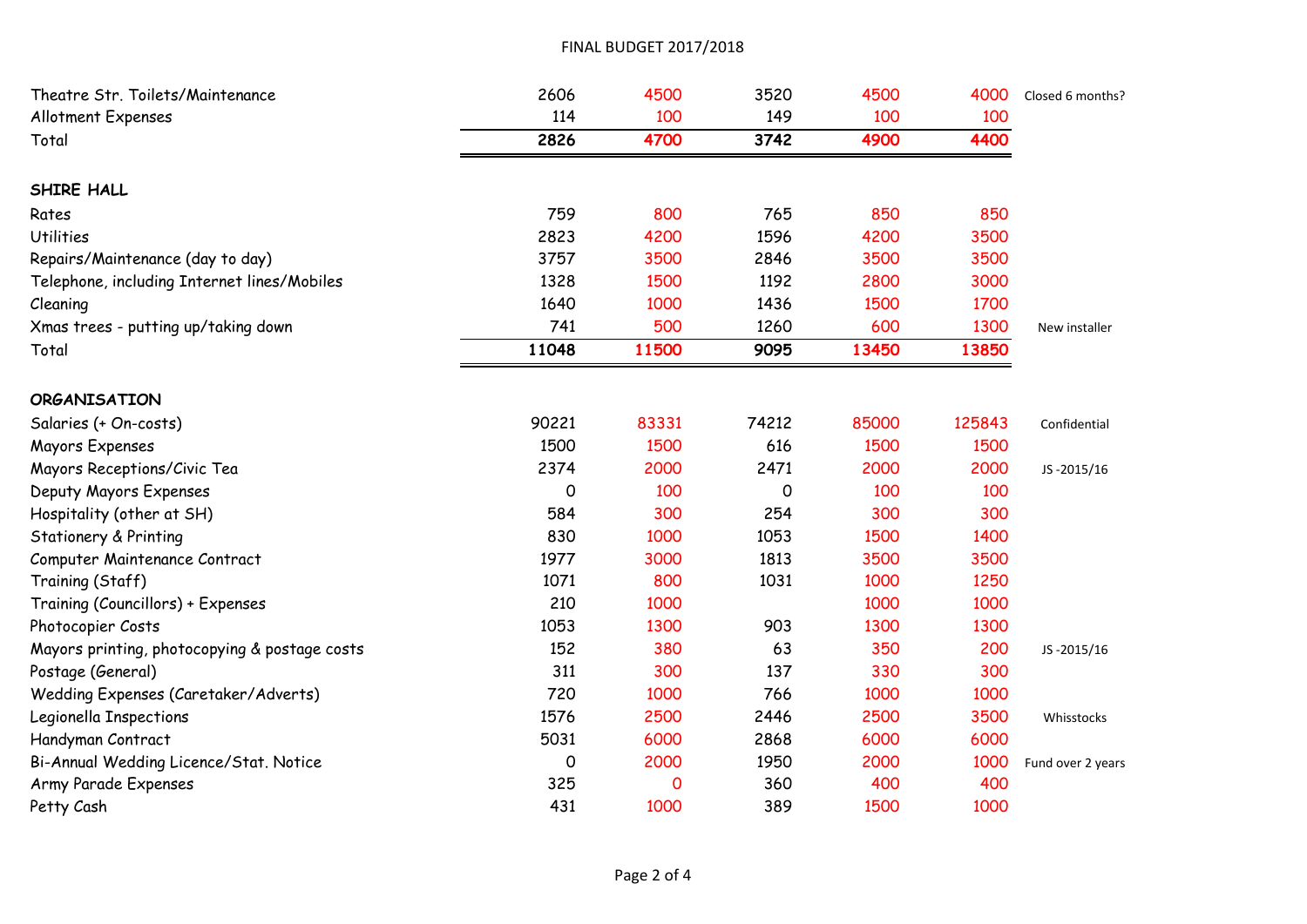## FINAL BUDGET 2017/2018

| Total                                                 | 108366 | 107511      | 91332  | 111280 | 151593  |                   |
|-------------------------------------------------------|--------|-------------|--------|--------|---------|-------------------|
| PARTNERSHIP AND COMMUNITY WELLBEING                   |        |             |        |        |         |                   |
| Grants Scheme                                         | 10697  | 12000       | 8923   | 12000  | 10000   |                   |
| Regatta Insurance                                     | 455    | 500         | 470    | 500    | 500     |                   |
| <b>Tide Mill Grant</b>                                | 6000   | 6000        | 6000   | 6000   | 6000    |                   |
| Play Area Inspections                                 | 2270   | 1600        | 1060   | 2000   | 2300    |                   |
| Market Rent (Hire of Car Park & Gate Locking)         | 4215   | 4000        | 4029   | 4200   | 4500    |                   |
| Remembrance Day Expenditure                           | 616    | 300         | 749    | 500    | 500     | Rec. 50% from RBL |
| Foreshore Rent (Tide Mill Quay)                       | 496    | 200         | 232    | 200    | $\circ$ |                   |
| Tide Mill Pond Rent                                   | 496    | $\mathbf 0$ | 220    | 200    | 220     |                   |
| Whisstocks - Lease from Crown Estates                 |        |             |        |        | 2000    |                   |
| Summer Festival                                       | 0      | $\mathbf 0$ | 322    |        | 3000    | <b>Bunting</b>    |
| <b>CCTV Maintenance</b>                               | 0      | 650         | 0      | 650    | 300     |                   |
| Total                                                 | 25245  | 25250       | 22005  | 26250  | 29320   |                   |
| <b>FEES &amp; CHARGES</b>                             |        |             |        |        |         |                   |
| <b>Bank Charges</b>                                   | 357    | 500         | 582    | 500    | 650     |                   |
| <b>Insurance Costs</b>                                | 7218   | 6500        | 9017   | 12000  | 14500   | Whisstocks        |
| Audit & Accountancy Charges                           | 1166   | 1500        | 1447   | 1500   | 1500    |                   |
| Other Subs (inc. SALC)                                | 800    | 2500        | 1929   | 2500   | 2500    |                   |
| <b>Internal Auditor Charges</b>                       | 604    | 400         | 117    | 1200   | 1200    |                   |
| Legal Fees                                            | 6038   | 5000        | 3752   | 5000   | 7500    | Whisstocks        |
| Total                                                 | 16183  | 16400       |        | 22700  | 27850   |                   |
| <b>Total Expenditure</b>                              | 294168 | 237161      | 164721 | 248080 | 294013  |                   |
| <b>INCOME</b>                                         |        |             |        |        |         |                   |
| Hire of Kingston Field & other Income (inc Bootcamps) | 585    | 1500        | 501    | 1300   | 1000    |                   |
| Hire of Elmhurst Park                                 | 526    | 600         | 175    | 450    | 450     |                   |
| Market Rents (from Stallholders)                      | 8582   | 8000        | 5365   | 8000   | 8000    |                   |
| Hire of Shire Hall (Grd. Floor) & Market Square       | 5016   | 3000        | 1130   | 2850   | 2500    |                   |